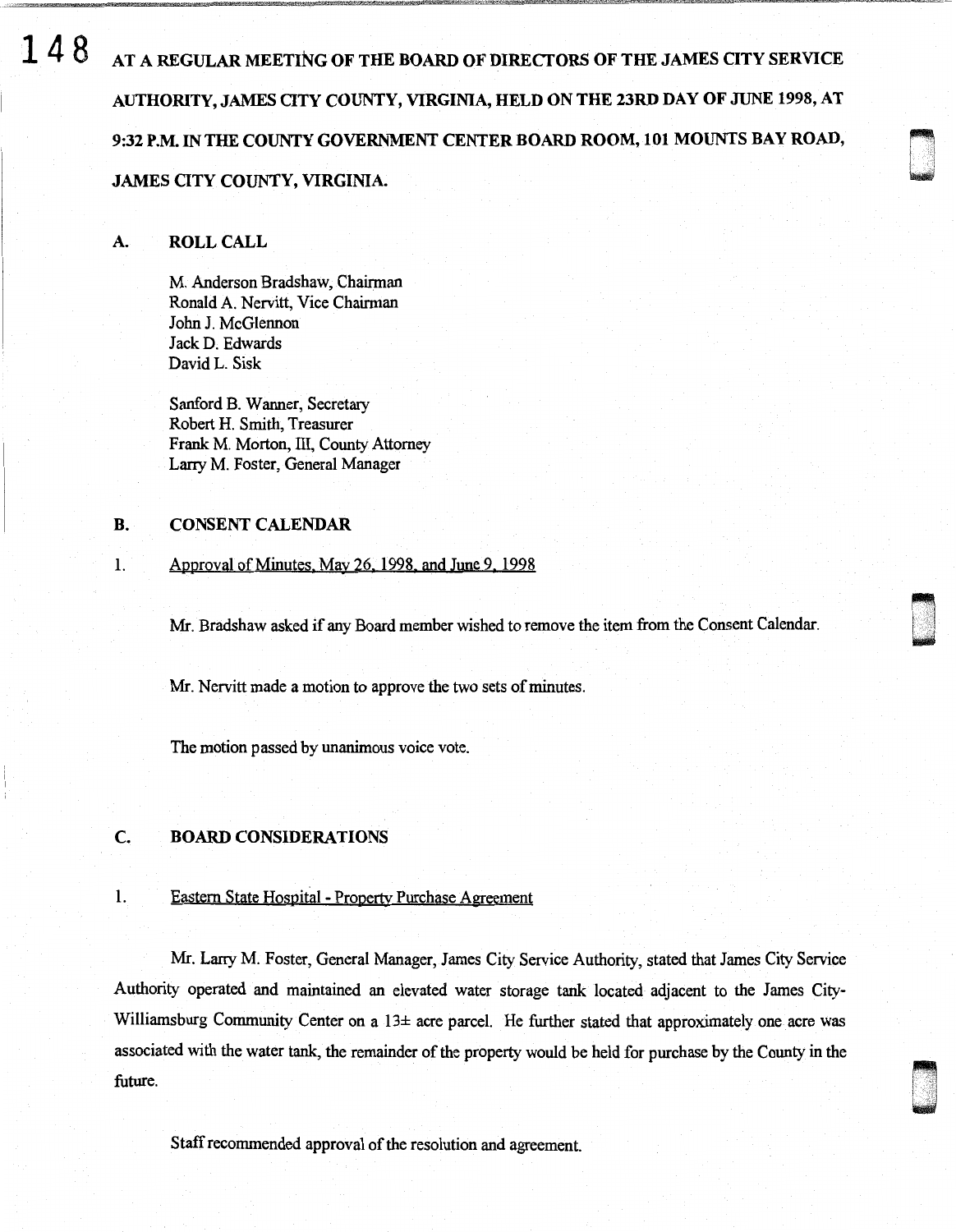Mr. Edwards made a motion to approve the resolution.

The motion passed by unanimous voice vote.

# **RESOLUTION**

-2-

#### PROPERTY PURCHASE: EASTERN STATE HOSPITAL WATER TOWER SITE

#### AND ASSOCIATED PARCELS

WHEREAS, the James City Service Authority (JCSA) desires to purchase from the Commonwealth of Virginia the water tower site and two associated parcels located adjacent to the James City-Williamsburg Community Center as described in the attached Contract of Purchase and Sale; and

WHEREAS, the Commonwealth and JCSA have agreed on a purchase price of \$216,700 for the water tower and three parcels (13.1, 3.7, and .23 acres), and other terms and conditions as set forth in the attached Contract of Purchase and Sale.

NOW, THEREFORE, BE IT RESOLVED that the Chairman of the James City Service Authority, James City County, Virginia, is authorized to sign the Contract of Purchase and Sale, and the Quit Claim Deed, on behalf of the Authority, and any other documents required to finalize the transaction on behalf of the Authority.

2. Lease Agreement Eastern State Hospital Tank - Sprint Company, Inc.

Mr. Foster stated that Sprint Com, Inc., had proposed to lease space for a five-year term renewable for four terms, on the Eastern State Hospital water tank to locate a cellular telephone antenna.

Staff recommended approval of the resolution.

Mr. Nervitt made a motion to approve the resolution.

The motion passed by unanimous voice vote.